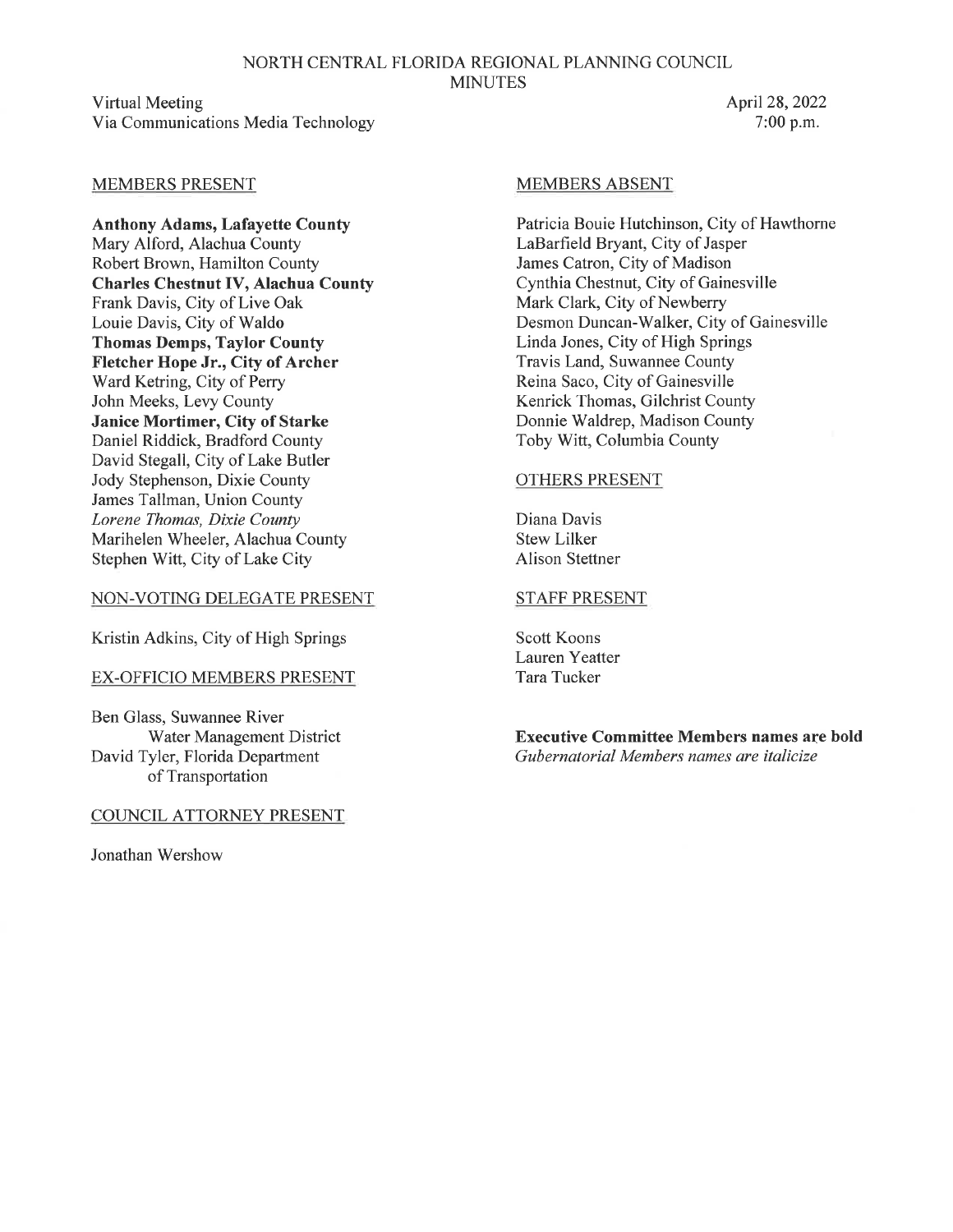#### I. INVOCATION

Noting a quorum of the Council being present, Chair Thomas Demps called the meeting to order at 7: 10 p.m. and gave the invocation.

#### II. PLEDGE OF ALLEGIANCE

The Council and guests pledged allegiance to the flag of the United States of America.

#### III. INTRODUCTIONS

Chair Demps welcomed Diana Davis, Executive Director, Alachua County League of Cities and wife of Council Member Louie Davis, and Stew Lilker, Columbia County Observer.

#### IV. APPROVAL OF CONSENT AGENDA

- A. Minutes March 24, 2022
- B. Monthly Financial Report March 2022
- C. U.S. Economic Development Administration Economic Adjustment Assistance Program Grant Amendment
- D. Transportation Disadvantaged Program Local Coordinating Board Appointments
- E. Transportation Disadvantaged Program Community Transportation Coordinator Designation for Madison County

Chair Demps asked if there was a motion to approve the consent agenda.

#### **ACTION: Commissioner Meeks made the motion, with a second by Commissioner Wheeler, to approve the consent agenda. The motion carried unanimously.**

#### V. APPROVAL OF REGULAR AGENDA

**ACTION: Commissioner Wheeler made the motion, with a second by** Ms. **Thomas, to approve the regular agenda. The motion carried unanimously.** 

VI. GUEST SPEAKER - Alison Stettner, Director, Office of Policy Planning, Florida Department of Transportation

Scott Koons, Executive Director, introduced Alison Stettner, Director, Office of Policy Planning, Florida Department of Transportation. Ms. Stetler gave a presentation to the Council concerning transportation trends in Florida. Chair Demps thanked Ms. Stettner for her presentation.

#### VII. CHAIR REPORT -

- A. Transportation Disadvantaged Program Resolutions of Appreciation
	- 1. Teri Harmon
	- 2. Joey Pearson
	- 3. Leila Rykard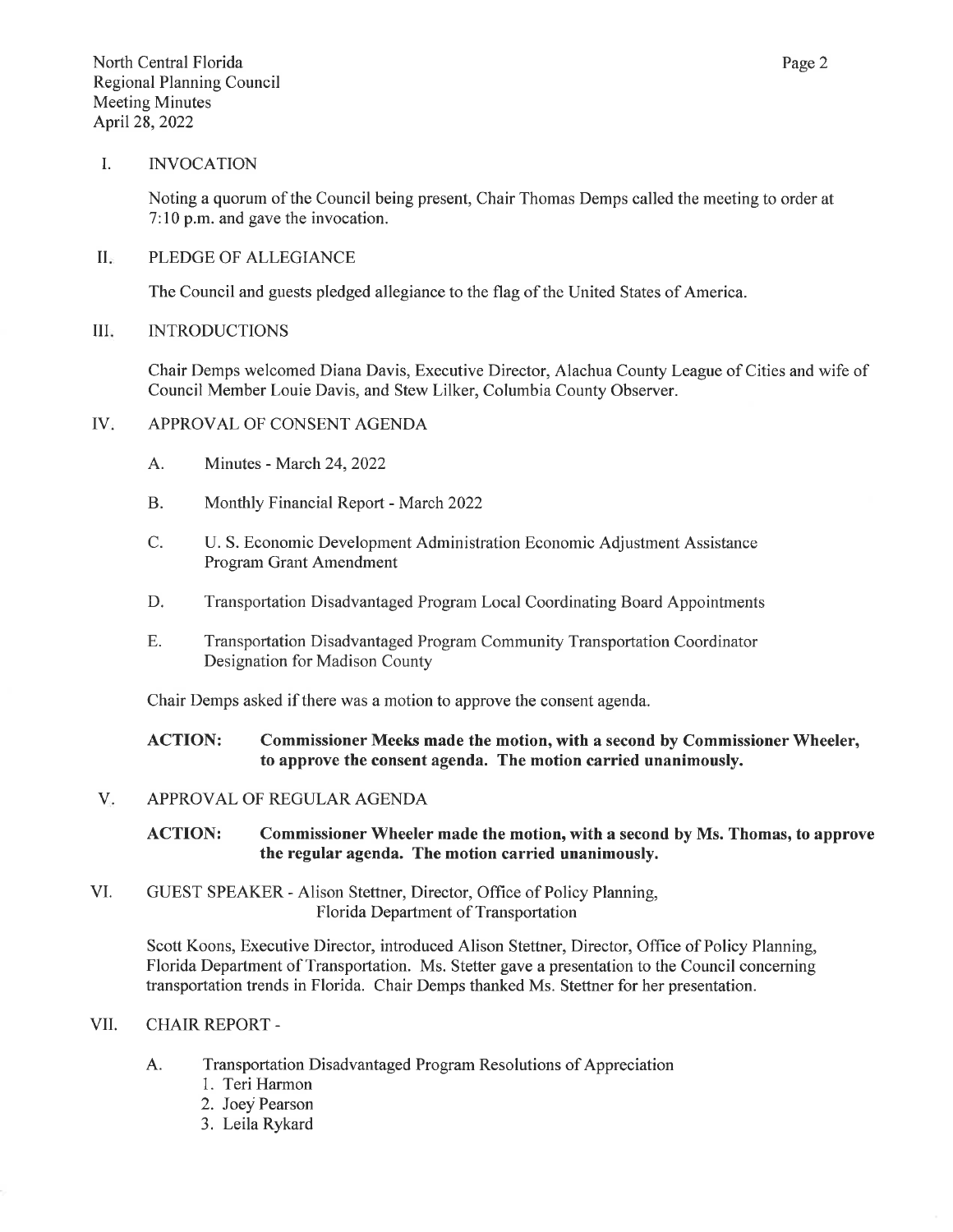- ACTION: Commissioner Meeks made the motion, with a second by Commissioner Brown to authorize the Chair to sign Transportation Disadvantaged Program Resolutions of Appreciation for former Transportation Disadvantaged Coordinating Board members Teri Harmon, Citizen Advocate, Columbia, Hamilton and Suwannee County; Joey Pearson, Public Education Representative, Lafayette County; and Leila Rykard, Medical Community Representative, Madison County. The motion carried unanimously.
- B. Mayor Janice Mortimer Receives Home Rule Hero Award

Chair Demps reported that the Florida League of Cities recently recognized Mayor Janice Mortimer, City of Starke, as a recipient of a 2022 Home Rule Hero Award. He stated this prestigious award was presented for tireless efforts to advance the Florida League of Cities legislative agenda and help protect the home rule power of Florida's cities during the 2022 Legislative Session.

#### VIII. COMMITTEE REPORTS

- A. Executive Committee
	- 1. Proclamation Proclaiming May 1-7, 2022 as Travel and Tourism Week

Chair Demps stated that the Executive Committee recommends that the Council adopt a proclamation proclaiming May 1-7, 2022 as Travel and Tourism Week in the north central Florida region. He further stated that Travel and Tourism Week is where activities are planned throughout the United States and Florida to support and celebrate the tourism industry.

- ACTION: Commissioner Wheeler made the motion, with a second by Commissioner Charles Chestnut IV to adopt the proclamation proclaiming May 1-7, 2022 as Travel and Tourism Week in the north central Florida region, which has been attached hereto and made a part of these minutes. The motion carried unanimously.
	- 2 Proclamation Proclaiming May 9-13, 2022 Economic Development Week

Chair Demps stated that the Executive Committee recommends that the Council adopt a proclamation proclaiming May 9-13, 2022 as Economic Development Week in the north central Florida region. He further stated that Economic Development Week is to recognize the work of economic developers in promoting economic well-being and quality of life for communities create, retaining and expanding jobs that facilitate growth, enhancing wealth and providing a stable tax base.

ACTION: Commissioner Alford made the motion, with a second by Commissioner Charles Chestnut IV to adopt the proclamation proclaiming May 9-13, 2022 as Economic Development Week in the north central Florida region, which has been attached hereto and made a part of these minutes. The motion carried unanimously.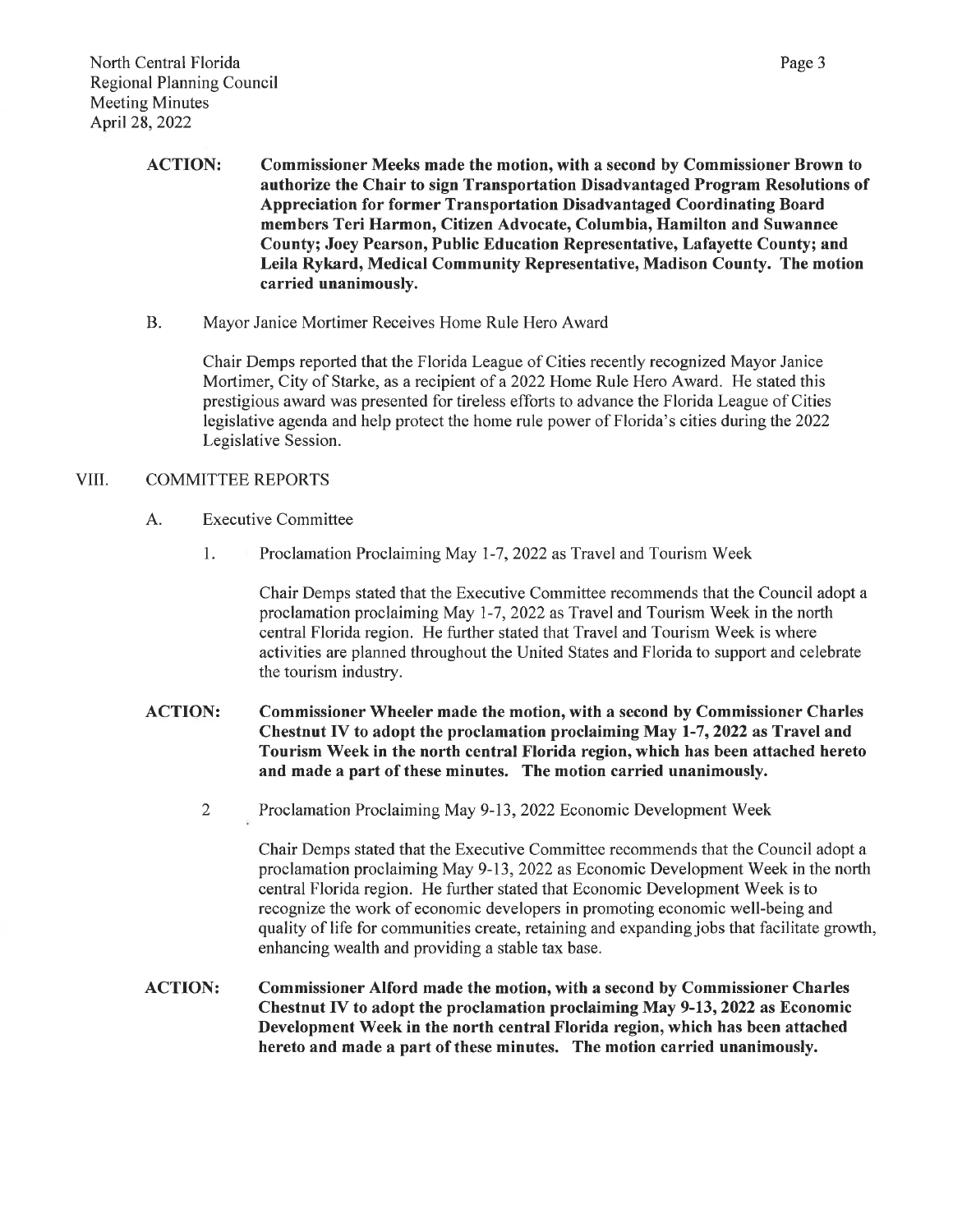Chair Demps stated that the Executive Committee recommends that the Council amend Section 6 Officers-Duties-Terms of Office and Section 8 Standing and Special Committees of the Council Bylaws to delete the Secretary-Treasurer officer position, delete the Executive Committee Member position, add a separate Treasurer officer position, add a separate Secretary officer position, and delete the review of amendments to developments of regional impact as a duty of the Clearinghouse Committee to be effective May 26, 2022.

- ACTION: Commissioner Alford made the motion, with a second by Ms. Thomas to amend Section 6 Officers-Duties-Term of Office and Section 8 Standing and Special Committees of the Council Bylaws to delete the Secretary-Treasurer officer position, delete the Executive Committee Member position, add a separate Treasurer officer position, add a separate Secretary officer position, and delete the review of amendments to developments of regional impact as a duty of the Clearinghouse Committee to be effective May 26, 2022. The motion carried unanimously.
- B. Clearinghouse Committee Committee Level Comprehensive Plan Review Items

Lauren Yeatter, Senior Planner, stated that the Clearinghouse Committee did not meet virtually via communications media technology earlier in the evening due to a lack of a quorum. She reported on the following local government comprehensive plan amendments which were included on the Council agenda for consideration.

#70 - Dixie County Comprehensive Plan Draft Amendment (DEO No. 22-1ESR) #71 - City of Jasper Comprehensive Plan Draft Amendment (DEO No. 22-IESR) #72 - City of Lake City Comprehensive Plan Draft Amendment (DEO No. 22-IER) #73 - City of Alachua Comprehensive Plan Adopted Amendment (DEO No. 22-IESR) #74 - City of Alachua Comprehensive Plan Draft Amendment (DEO No. 22-2ESR) #76 - Town of Fort White Comprehensive Plan Adopted Amendment (DEO No. 22-IESR) #78 - City of High Springs Comprehensive Plan Draft Amendment (DEO No. 22-IER) #79 - Town of Micanopy Comprehensive Plan Draft Amendment (DEO No. 22-IER) #80 - Town of Lacrosse Comprehensive Plan Draft Amendment (DEO No. 22-IER)

Ms. Yeatter stated that staff finds that the local government comprehensive plans, as amended, are not anticipated to result in significant adverse impacts to regional facilities, Natural Resources of Regional Significance or adjacent local governments. She stated that staff recommends forwarding these findings to the respective local governments and the Florida Department of Economic Opportunity.

ACTION: Ms. Thomas made the motion, with a second by Mayor Mortimer, to accept the staff reports concerning Item #70 - Dixie County Comprehensive Plan Draft Amendment (DEO No. 22-lESR); Item #71- City of Jasper Comprehensive Plan Draft Amendment (DEO No. 22-lESR); Item #72 - City of Lake City Comprehensive Plan Draft Amendment (DEO No. 22-lER); Item #73 - City of Alachua Comprehensive Plan Adopted Amendment (DEO No. 22-lESR); Item #74 - City of Alachua Comprehensive Plan Draft Amendment (DEO No. 22-2ESR); Item #76-Town of Fort White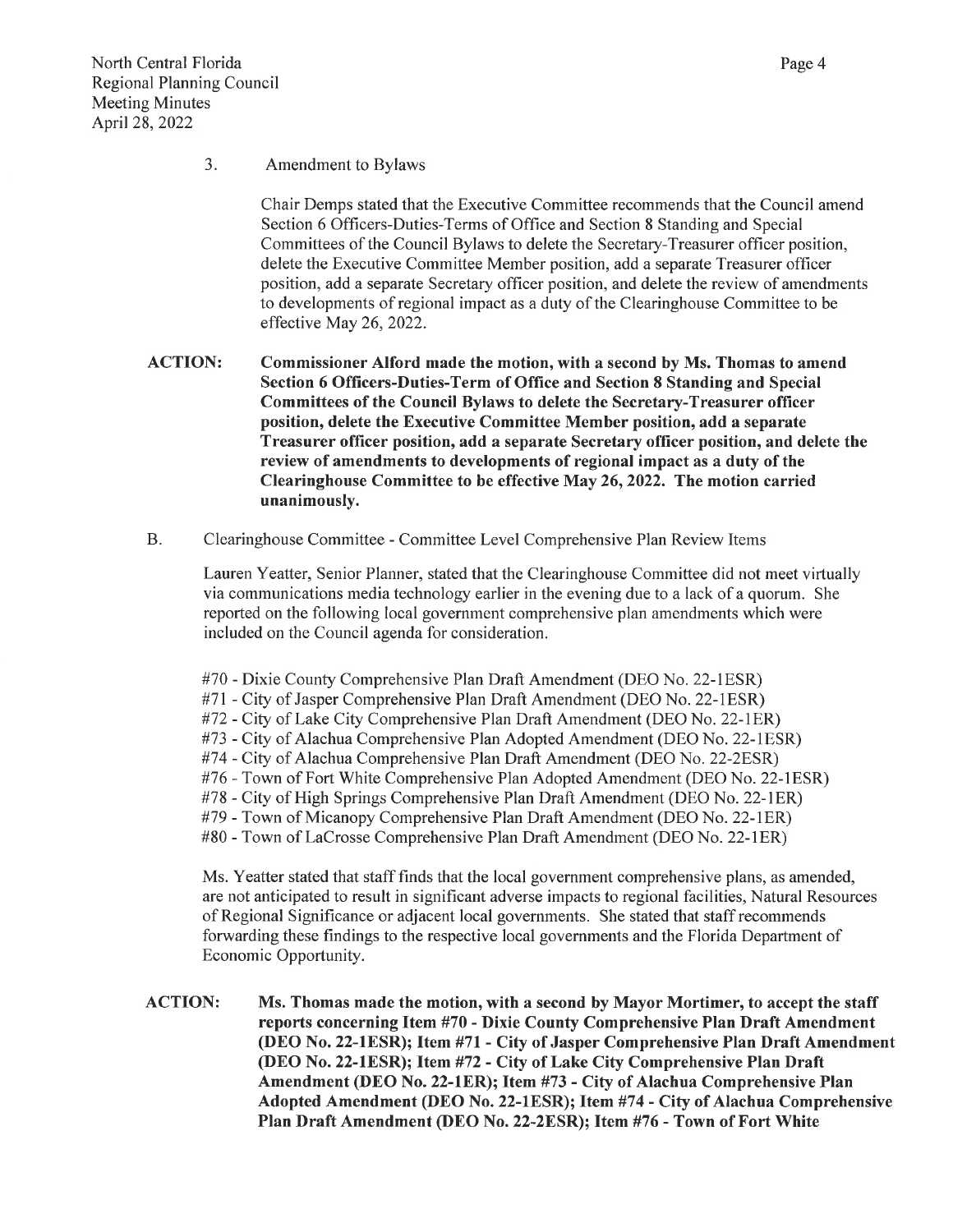**Comprehensive Plan Adopted Amendment (DEO** No. **22-lESR); Item** #78- **City of High Springs Comprehensive Plan Draft Amendment (DEO** No. **22-lER); Item #79** - **Town of Micanopy Comprehensive Plan Draft Amendment (DEO No. 22-lER); and Item #80 - Town ofLaCrosse Comprehensive Plan Draft Amendment (DEO** No. **22 lER). The motion carried unanimously.** 

#### IX. EX-OFFICIO MEMBER REPORTS

David Tyler, Rural Transportation Planning Manager, Florida Department of Transportation District 2, discussed transportation issues with Council members. In particular, Commissioner Alford stated that rising water has apparently flooded the wildlife eco-passage under U.S. Highway 441 in Paynes Prairie State Preserve in Alachua County. Mr. Tyler stated he would research the matter and advise Commissioner Alford of his findings. Commissioner Alford also stated that wildflowers along U.S. Highway 441 in southern Alachua County had recently been mowed by the Department. Commissioner Wheeler stated that wildflowers along U.S. Highway in northern Alachua County had also recently been mowed by the Department. Mr. Tyler stated he would research the matter and advise Commissioner Alford and Commissioner Wheeler of his findings.

Ben Glass, Legislative and Community Affairs Chief, Suwannee River Water Management District, stated recent rain events have resulted in rising water along the rivers in the District. He also stated that everyone should complete their hurricane response plan and preparations prior to hurricane season beginning on June 1, 2022. In conclusion, Mr. Glass stated that individuals can register on the District website to receive a monthly hydrologic report.

X. CITIZEN COMMENTS-None

#### XI. EXECUTIVE DIRECTOR REPORT

#### A. Florida Regional Councils Association Monthly Activity Report

Mr. Koons reported that the Florida Regional Councils Association is the statewide organization of the ten regional planning councils. He stated that the Association strengthens Florida's regional planning councils, partners with government and the business community to enhance regional economic prosperity and improves the consistency and quality of regional planning councils programs to ensure they add value to state, regional and local initiatives. Mr. Koons also stated that the Association strives to accomplish these goals by carrying out the activities listed in the March 2022 activity report included in the Council meeting packet. He reviewed the activities listed in the March 2022 report.

B. Florida Chamber Foundation Scorecard<sup>™</sup>

Mr. Koons reported that the Florida Chamber Foundation has developed the Florida Scorecard™ to provide Florida leaders the metrics needed to secure Florida's future. He stated that the Florida Chamber Foundation's objective to developing a 20-year, statewide strategic plan requires a commitment to measuring our current status and progress toward the stated goals of the Six Pillars 20-year Strategic Plan. Mr. Koons noted that the Scorecard reports metrics for each of the following Six Pillars: Talent and Supply Education, Innovation and Economic Development, Infrastructure and Growth Leadership, Business Climate and Competitiveness, Civic and Governance Systems, and Quality of Life and Quality Places. He reviewed the April 2022 Scorecard<sup>™</sup> that was included in the Council meeting packet.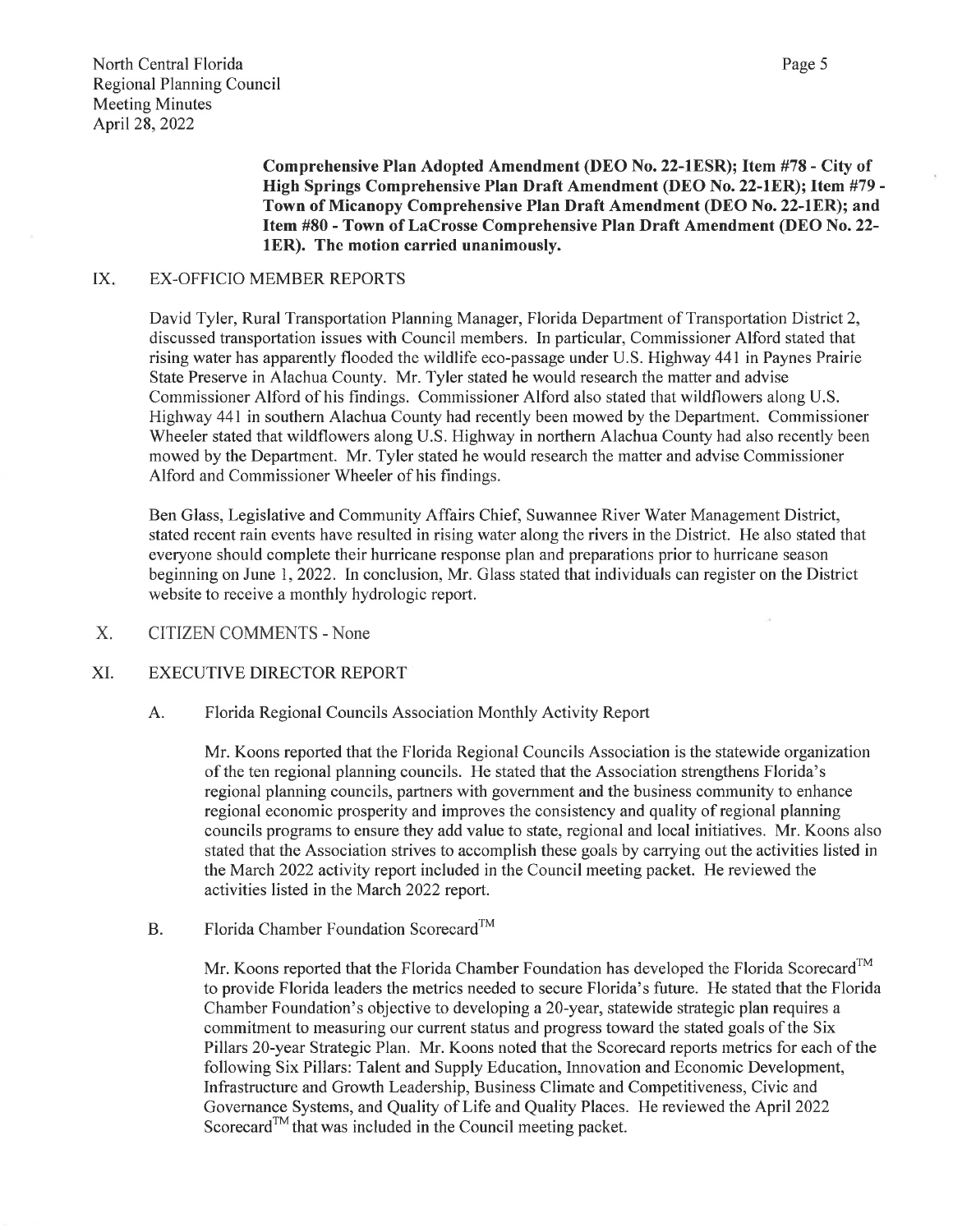#### C. Florida Job Growth Grant Fund

Mr. Koons reported pursuant to Section 288.101, Florida Statutes, the Florida Job Growth Fund is an economic development program designed to build on Florida's success and economic prosperity. He stated in its first year, Fiscal Year 2017-18 (July 1, 2017 to June 30, 2018), the Florida Job Growth Fund provided \$85 million. Mr. Koons noted that the Fiscal Year 2021-22 (July 1, 2021 to June 30, 2022) state budget provides \$50 million for public infrastructure and job training projects that support growth and employment in Florida's diverse industries. He stated public infrastructure projects include transportation and utilities needed to support economic development. Mr. Koons also stated workforce training projects provide Floridians with transferable, sustainable workforce skills applicable to many employers.

Mr. Koons stated that, on April 5, 2022, Hamilton County received a \$5,400,000 Florida Job Growth Fund grant award for a logistics and travel center. He reported that the funds will be used to provide an access road, and water and sanitary sewer facilities to a logistics center and travel center with the potential for future manufacturing opportunities on a 57-acre site at the Interstate 75 and State Road 6 interchange.

#### XII. COUNCIL MEMBER ANNOUNCEMENTS

Commissioner Wheeler invited Council members to attend the Island Grove Blueberry Festival to be held in Island Grove on May 7, 2022.

Mayor Louie Davis invited Council members to attend the Waldo Car Show to be held in Waldo on May 21, 2022.

Chair Thomas Demps asked everyone to keep Commissioner Waldrep in their prayers as he undergoes treatment for cancer.

#### XIII. NEXT MEETING

Chair Demps stated that the next Council meeting is scheduled to be held on May 26, 2022.

The meeting was adjourned at 8:11 p.m.

Thomas Demps, Chair

5126122 Date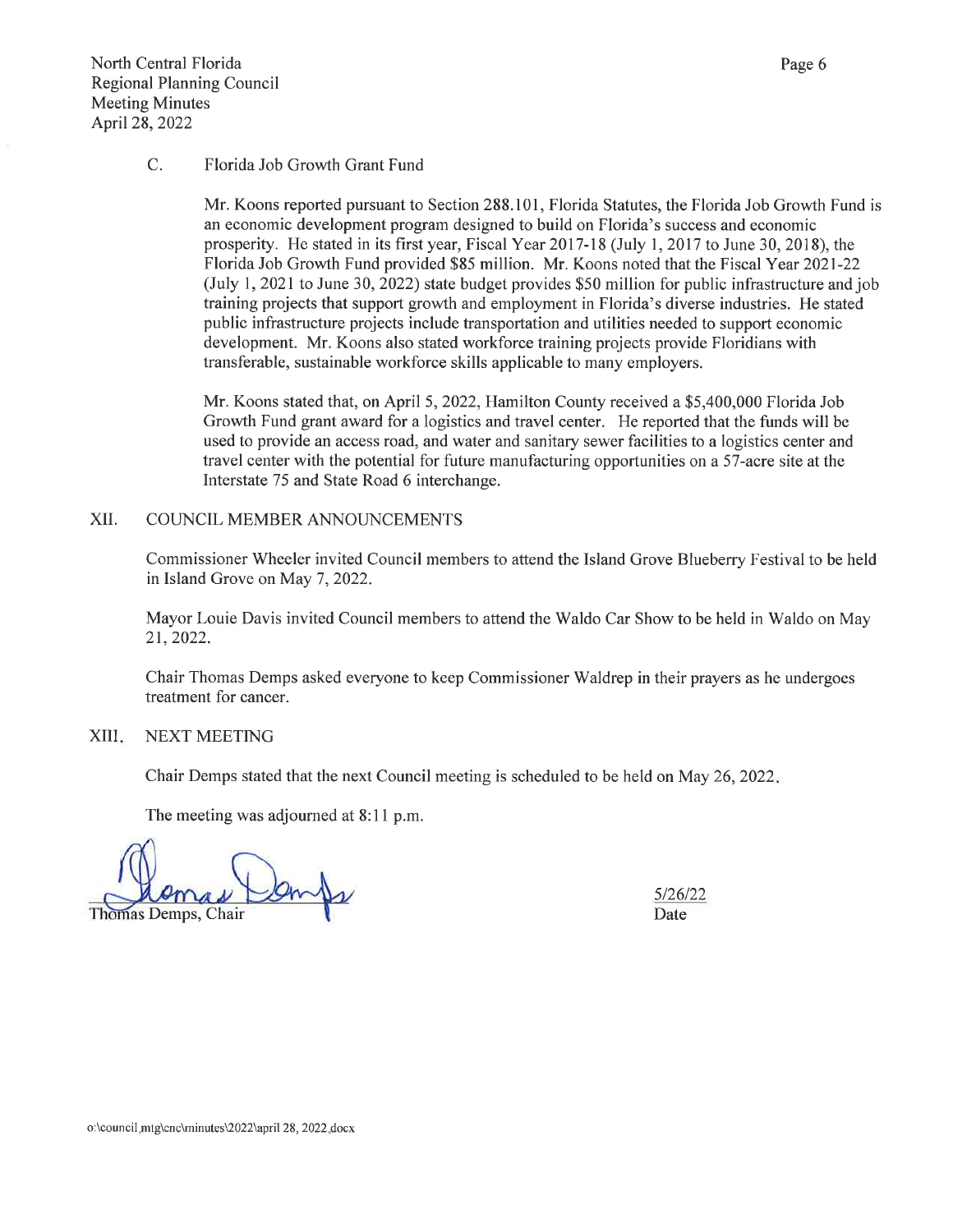#### RESOLUTION NO. 2022-10

A RESOLUTION OF THE NORTH CENTRAL FLORIDA REGIONAL PLANNING COUNCIL RECOMMENDING THE FLORIDA COMMISSION FOR THE TRANSPORTATION DISADVANTAGED DESIGNATE BIG BEND TRANSIT, INC. THE COMMUNITY TRANSPORTATION COORDINATOR FOR MADISON **COUNTY** 

WHEREAS, the North Central Florida Regional Planning Council is designated by the Florida Commission for the Transportation Disadvantaged as the Official Planning Agency for the Transportation Disadvantaged Program for Madison County;

WHEREAS, the North Central Florida Regional Planning Council has the authority to recommend the designation of the Community Transportation Coordinator for Madison County in accordance with Rule 41-2.010 (1), Florida Administrative Code;

WHEREAS, the designation of the Community Transportation Coordinator will be accomplished through public competitive bidding or proposals in accordance with Rule 41-2.010 (3), Florida Administrative Code;

WHEREAS, the North Central Florida Regional Planning Council issued Request for Proposals No. 2022-01 for the designation of the Madison County Community Transportation Coordinator on February 4, 2022;

WHEREAS, the North Central Florida Regional Planning Council received two proposals in response to Request for Proposals No. 2022-01; and

WHEREAS, the North Central Florida Regional Planning Council appointed a Technical Review Committee to score and rank the proposals;

WHEREAS, the Technical Review Committee ranked the proposals in the following order:

- 1. Big Bend Transit, Inc.
- 2. Maruti Mobility Management, Inc.

WHEREAS, the Technical Review Committee recommended that the North Central Florida Regional Planning Council recommend to the Florida Commission for the Transportation Disadvantaged the designation of Big Bend Transit, Inc. as the Community Transportation Coordinator for Madison County;

NOW, THEREFORE, BE IT RESOLVED BY THE NORTH CENTRAL FLORIDA REGIONAL PLANNING COUNCIL THAT:

In accordance with Chapter 427, Florida Statutes, the North Central Florida Regional Planning Council recommends to the Florida Commission for the Transportation Disadvantaged designate Big Bend Transit, Inc. the Community Transportation Coordinator for Madison County for a five-year period effective July 1, 2022.

APPROVED AND ADOPTED by the North Central Florida Regional Planning Council this 28th day of April 2022.

NORtH CENTRAL FLORIDA REGIONAL PLANNING COUNCIL

ATTEST:

--~ *\_:s;;;;z* ~ , *IL-.* 

Scott R. Koons, Executive Director

**Thomas Demps,**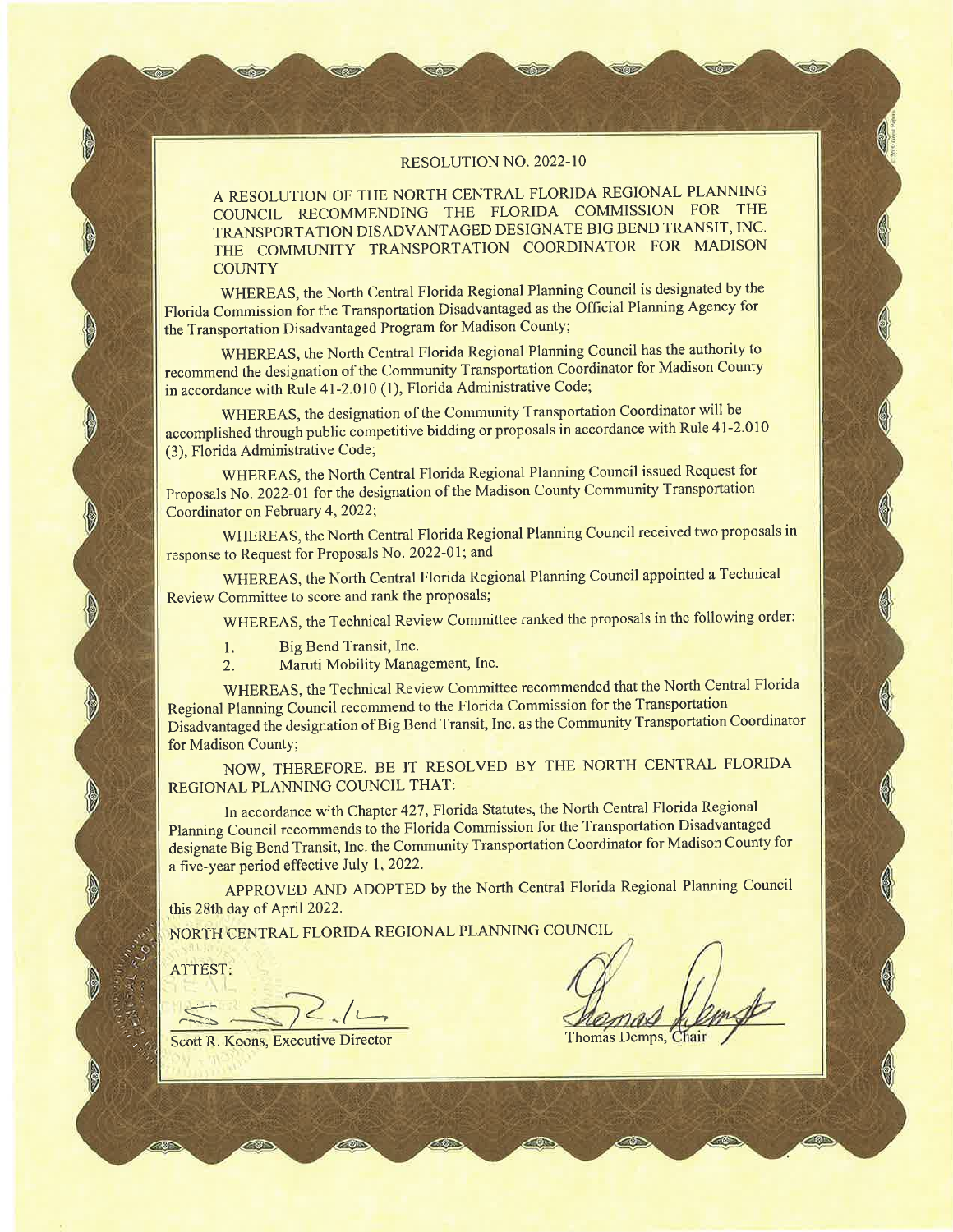## **RESOLUTION**

SOF

ುದಿ

302

ಸಂತ

SOL

*WHEREAS, Teri Harmon has served as the voting Citizen Advocate Representative on the Columbia, Hamilton and Suwannee Transportation Disadvantaged Coordinating Board since May 2020; and* 

*WHEREAS, Teri Harmon ably discharged the duties of the voting Citizen Advocate Representative on the Columbia, Hamilton and Suwannee Transportation Disadvantaged Coordinating Board;* 

*NOW, THEREFORE, BE IT RESOLVED: That the members and staff of the North Central Florida Regional Planning Council do hereby express their appreciation to Teri Harmon for dedicated service rendered to the Columbia, Hamilton and Suwannee Transportation Disadvantaged Coordinating Board and concern for the transportation disadvantaged needs of Columbia, Hamilton and Suwannee and the State of Florida; and* 

*BE IT FURTHER RESOLVED: That this expression of appreciation be spread upon the minutes of the North Central Florida Regional Planning Council for all citizens of the community to view and recognize the accomplishments and service of Teri Harmon.* 

**Thomas Demps, Chair** 

ECP

*ADOPTED BY THE NORTH CENTRAL FLORIDA REGIONAL PLANNING COUNCIL* 

*April 28. 2022 Date* 

SÃD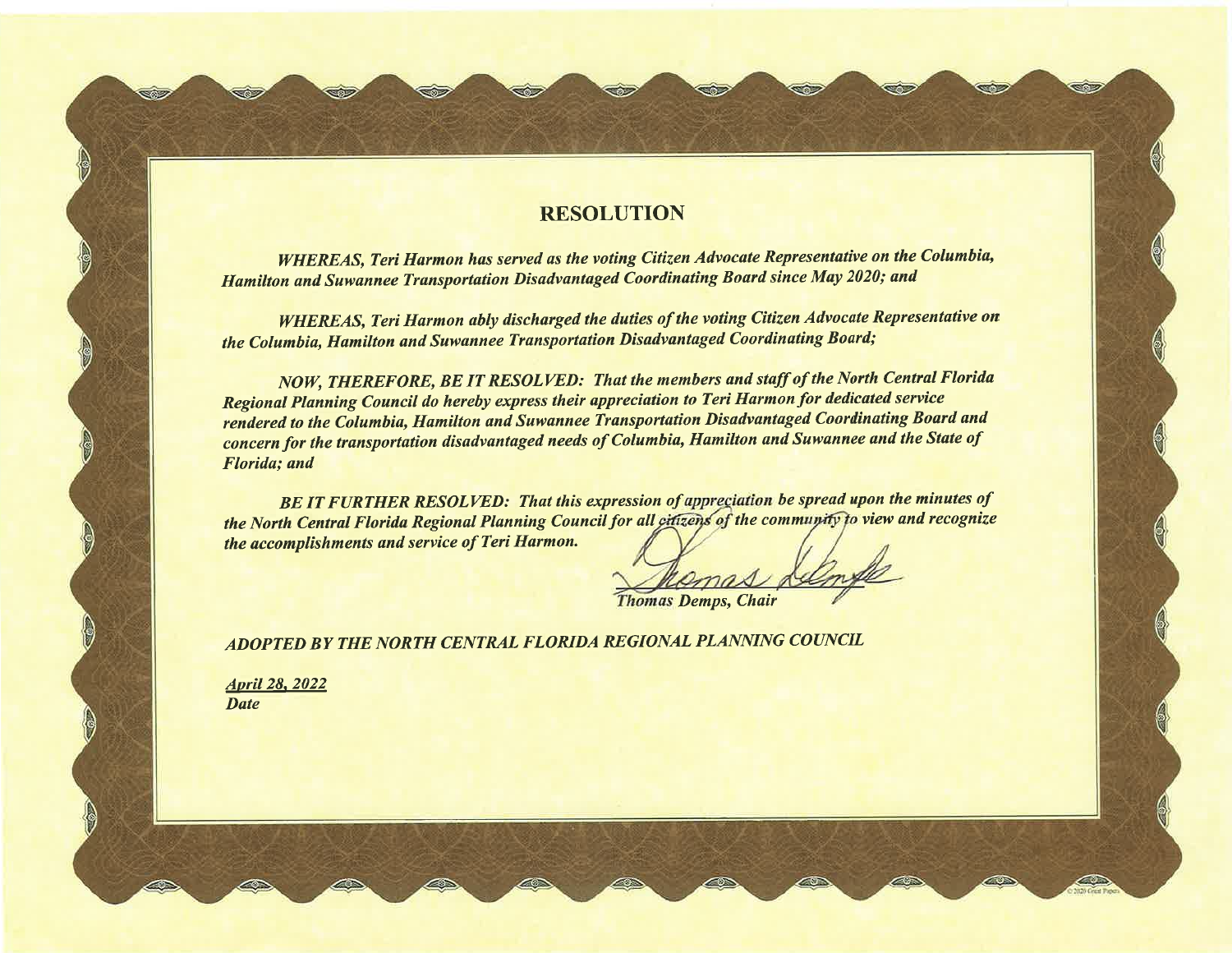## RESOLUTION

*WHEREAS, Joey Pearson has served as the voting Public Education Representative on the Lafayette County Transportation Disadvantaged Coordinating Board since May 2017; and* 

*WHEREAS, Joey Pearson ably discharged the duties of the voting Public Education Representative on the Lafayette County Transportation Disadvantaged Coordinating Board;* 

*NOW, THEREFORE, BE IT RESOLVED: That the members and staff of the North Central Florida Regional Planning Council do hereby express their appreciation to Joey Pearson for dedicated service rendered to the Lafayette County Transportation Disadvantaged Coordinating Board and concern for the transportation disadvantaged needs of Lafayette County and the State of Florida; and* 

*BE IT FURTHER RESOLVED: That this expression of appreciation be spread upon the minutes of the North Central Florida Regional Planning Council for all citizens of the community to view and recognize the accomplishments and service of Joey Pearson.* 

**Thomas Demps, Chair** 

محات

ತಾ

ತಂ

*ADOPTED BY THE NORTH CENTRAL FLORIDA REGIONAL PLANNING COUNCIL* 

*April 28. 2022 Date* 

**STOP**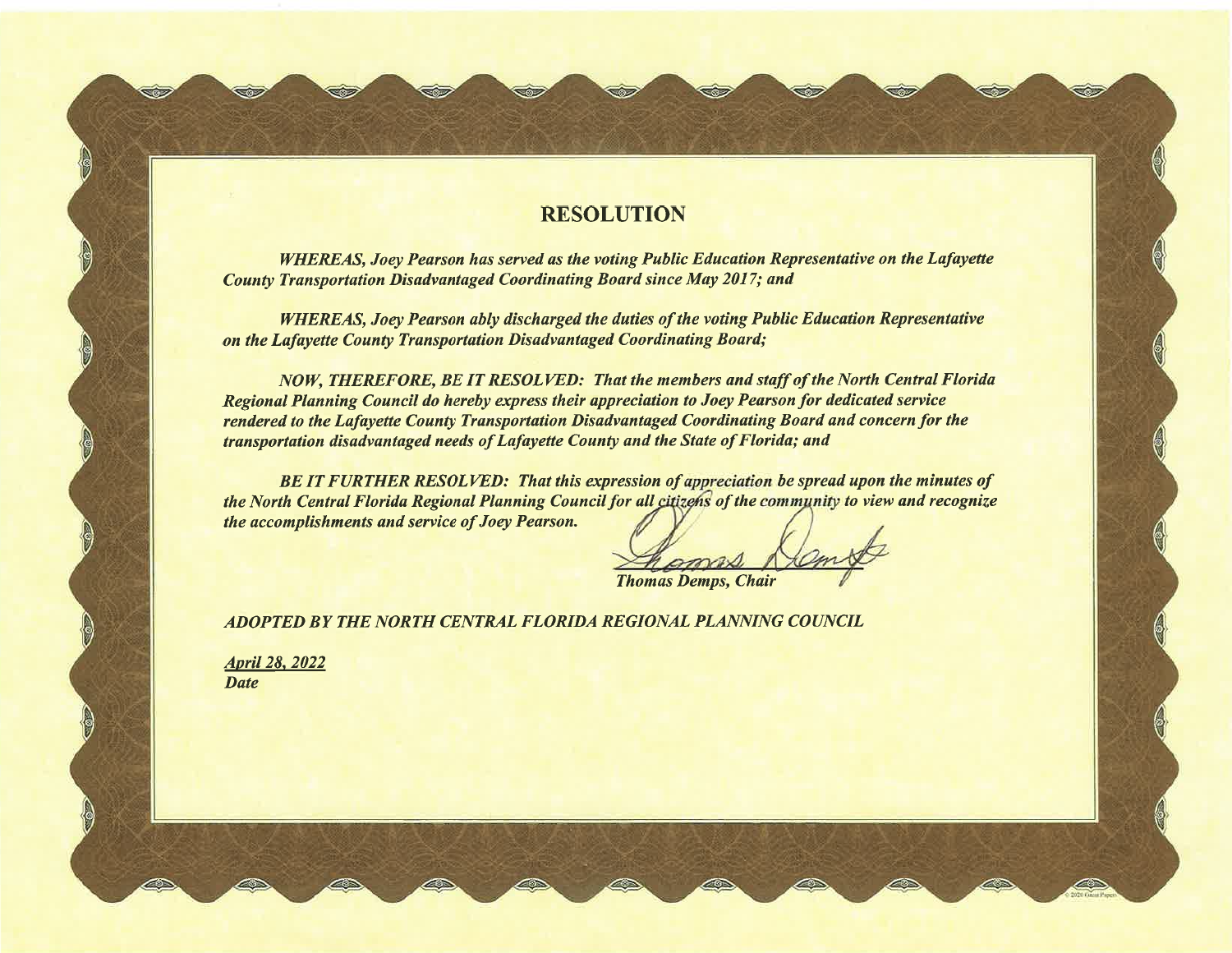### **RESOLUTION**

( ..

 $\epsilon$ 

Selz

*WHEREAS, Leila Rykard has served as the voting Local Medical Community Representative on the Madison County Transportation Disadvantaged Coordinating Board since September 2013; and* 

*WHEREAS, Leila Rykard ably discharged the duties of the voting Local Medical Community Representative on the Madison County Transportation Disadvantaged Coordinating Board;* 

*NOW, THEREFORE, BE IT RESOLVED: That the members and staff of the North Central Florida Regional Planning Council do hereby express their appreciation to Leila Rykard for dedicated service rendered to the Madison County Transportation Disadvantaged Coordinating Board and concern for the transportation disadvantaged needs of Madison County and the State of Florida; and* 

*BE IT FURTHER RESOLVED: That this expression of appreciation be spread upon the minutes of the North Central Florida Regional Planning Council for all citizens of the community to view and recognize the accomplishments and service of Leila Rykard.* 

**Thomas Demps, Chair** 

*ADOPTED BY THE NORTH CENTRAL FLORIDA REGIONAL PLANNING COUNCIL* 

*April 28, 2022 Date* 

**LIGHT**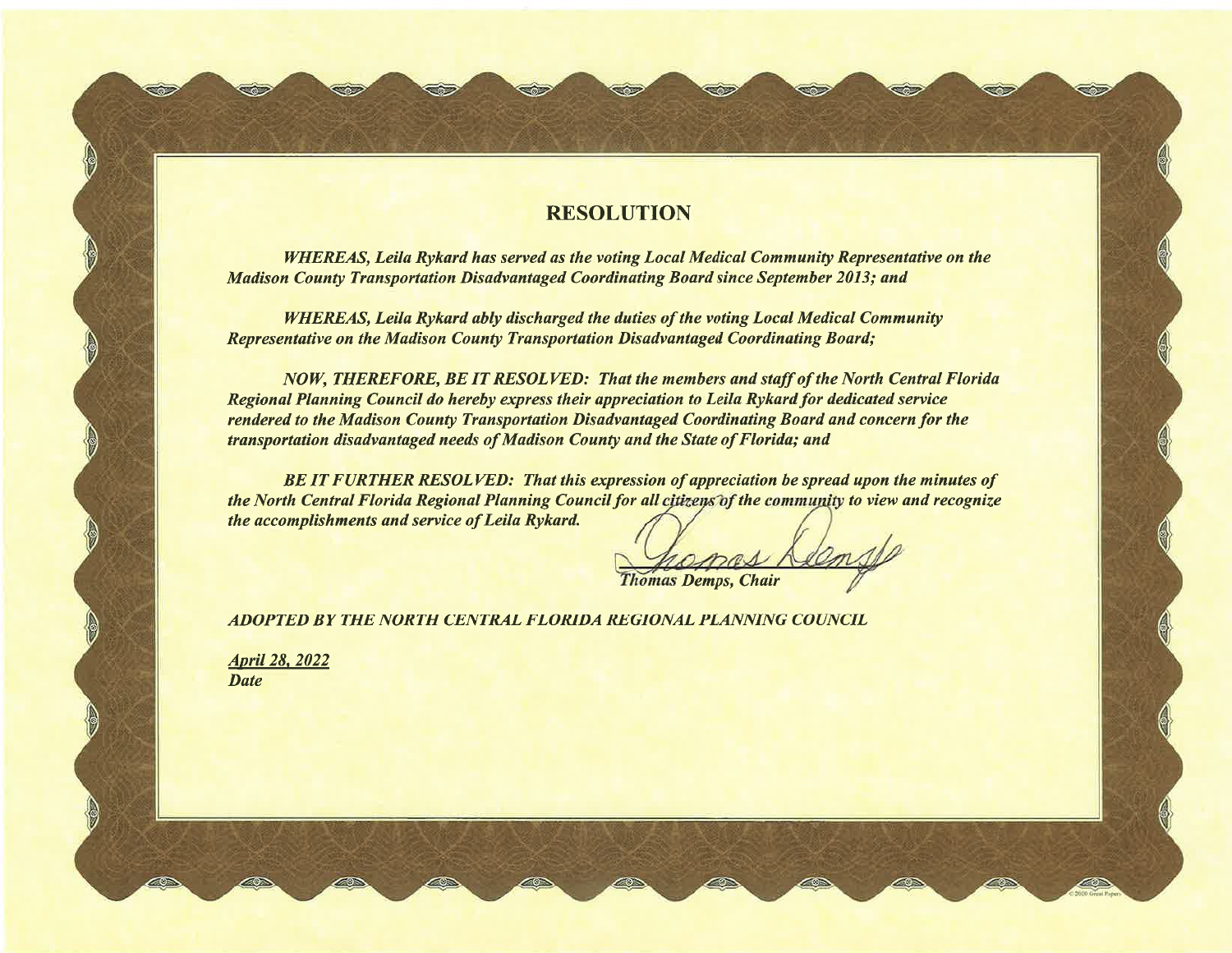

# **PROCLAMATION**

# **PROCLAIMING MAY 1-7, 2022 AS TRAVEL AND TOURISM WEEK**

WHEREAS, tourism brings over 122 million visitors annually to the State of Florida, generates an estimated 96 billion dollars in economic activity, estimated eight billion dollars in annual sales tax revenues and employs over one million persons;

WHEREAS, the North Central Florida Regional Planning Council recognizes the importance of tourism to the north central Florida regional economy and quality of life;

WHEREAS, local governments, tourist development councils and the North Central Florida Regional Planning Council support tourism opportunities in north central Florida; and

WHEREAS, local governments, businesses, chambers of commerce, visitors bureaus, tourist development councils and the North Central Florida Regional Planning Council are working together to support this vital part of north central Florida's economy and all who play a role in tourism to ensure that north central Florida continues to be a place where traditions will be created and continued for years to come.

NOW, THEREFORE, the North Central Florida Regional Planning Council hereby proclaims the week of May 1-7, 2022 as *Travel and Tourism Week* throughout the north central Florida region.

DULY ADOPTED AND PROCLAIMED this 28th day of April 2022.

ATTEST;

SEAL

Janice D. Mortimer, Secretary-Treasurer

mse

Thomas Demps, Chair